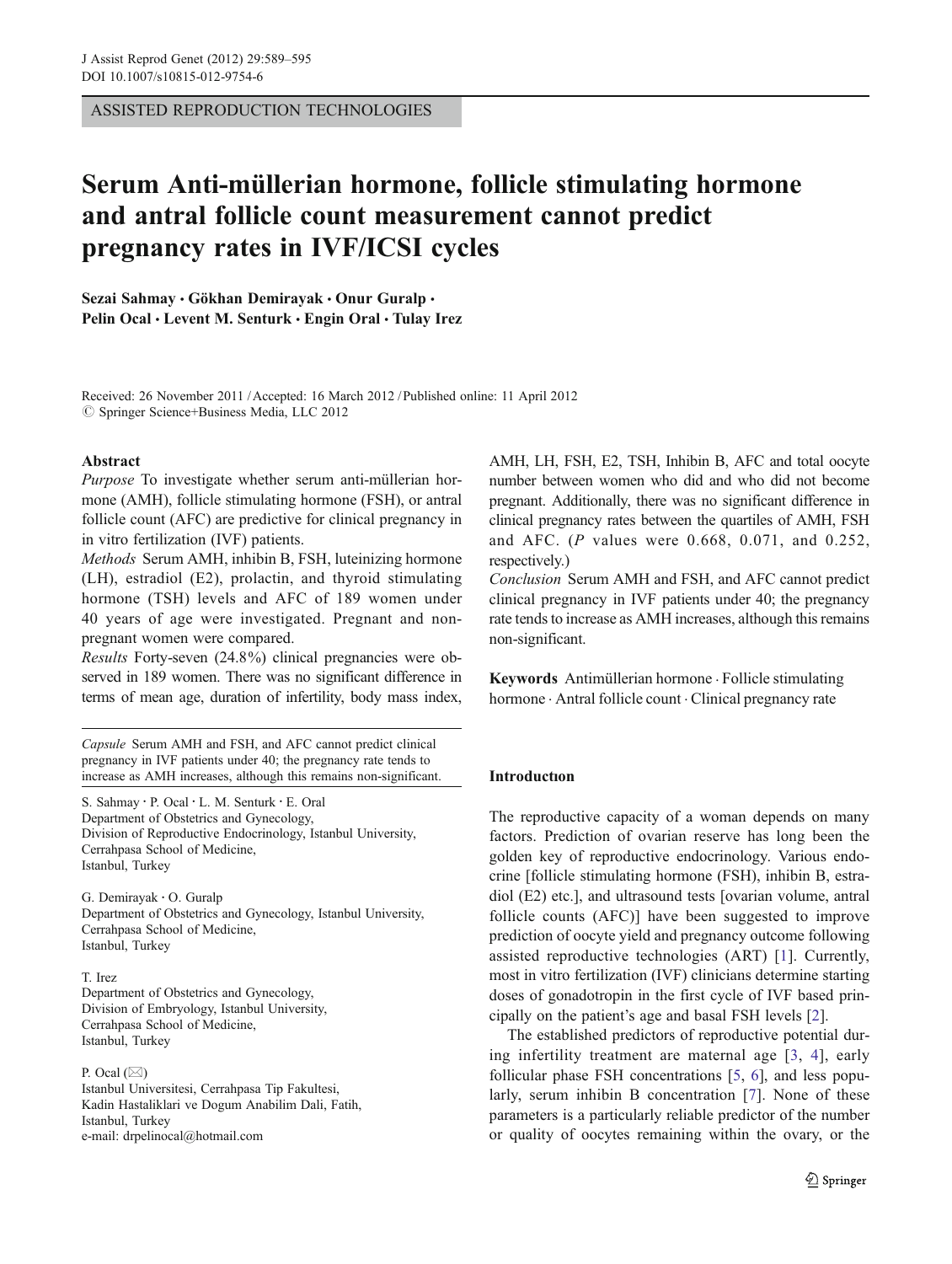likelihood of pregnancy from infertility treatment. Recently, interest in the use of anti-müllerian hormone (AMH) and AFC to predict patient response to ovarian stimulation has been intense [[8\]](#page-5-0).

A relatively new marker, AMH, was first identified as a specific protein in Sertoli cells of fetal testis, which inhibits the development of the mullerian duct [[9](#page-5-0)]. AMH, a member of the transforming growth factor-beta super-family, is only produced by the granulosa cells surrounding preantral and small antral follicles in the ovary [\[10,](#page-5-0) [11](#page-5-0)]. AMH has been shown to decrease the sensitivity of preantral and small antral follicles to FSH [\[12](#page-5-0)], and its production is independent from that of FSH. AMH expression decreases during the FSH-dependent final stages of follicular growth [\[13](#page-5-0)] and atretic follicles do not express AMH [\[14\]](#page-5-0). Serum AMH levels decrease throughout reproductive life and are undetectable in postmenopause. Body mass index (BMI) does not seem to have an effect on serum AMH levels in reproductive age women, both with and without polycystic ovary syndrome (PCOS) [[15\]](#page-5-0).

There have been several studies about the relationship between AMH and oocyte or embryo quality [\[16](#page-5-0)–[18](#page-5-0)]. The role of AMH in predicting pregnancy rates in normal responders has not been fully addressed in the literature. The aim of this crosssectional study was to evaluate the association between AMH levels and pregnancy rates as well as to discover the highest pregnancy rates according to AMH levels.

# Materials and methods

Two-hundred consecutive women who were admitted to Istanbul University, Cerrahpasa School of Medicine, Department of Obstetrics and Gynecology, IVF Center with infertility from February 2009 to June 2010 were enrolled in our prospective cohort study. STROBE guidelines were followed.

The inclusion criteria were as follows: <40 years old, FSH <15 mIU/mL, prolactin <50 ng/ml, thyroid stimulating hormone (TSH) <5.0 mIU/L. The exclusion criteria were current or past diseases such as hepatic, renal, adrenal or thyroid disorders, affecting ovaries or gonadotropin or sex steroid secretion, clearance, or excretion.

Eleven women were excluded during the study. Five (2.5%) women had no follicle above 18 mm at the end of the controlled ovarian hyperstimulation therefore no oocyte pick-up was performed. Ovarian hyperstimulation was encountered in 2 (1%) women, 2 (1%) couples requested cryopreservation, one (0.5%) woman withdrew her informed consent, one (0.5%) woman moved to another city. One hundred eightynine consecutive women were evaluated prospectively.

No woman reported use of any medication that could interfere with the normal function of the hypothalamicpituitary-gonadal axis during the last three months. In all women, body weight and height were measured; BMI was calculated with electronic digital scales (Mercury, AMZ 14, Tokyo, Japan) and in light clothing; height was measured barefoot with a stadiometer (G-Tech International CO LTD, Kyonggi Province, Korea).

Blood samples were collected during the early follicular phase of menses in all women. AMH, inhibin B, FSH, luteinizing hormone (LH), E2, prolactin, and TSH were measured in all women.

AMH concentrations were measured with an enzymatically amplified two-sided immunoassay [DSL-10-14400 Active Müllerian Inhibiting Substance/AMH enzymelinked immunosorbent assay (ELISA) kit, Diagnostic Systems Laboratories (DSL), Webster, TX]. The theoretical sensitivity of the method is 0.006 ng/ml, the intra-assay coefficient of variation for high values is 3.3%, and the interassay coefficient of variation for high values is 6.7%.

Serum inhibin B levels were determined by using a double antibody ELISA (Serotec, Varilhes, France). Functional sensitivity was 15 pg/ml, and intra-assay and interassay coefficients of variation were  $\leq 6$  and  $\leq 9\%$ , respectively.

Serum E2, LH, and FSH were measured on a Roche E-170 automated immunoassay analyzer. Between-batch coefficients of variation for these assays were 10%. 17 hydroxyprogesterone (OH-P) was measured by RIA with intra-assay CV less than 7% (DSL, Webster, TX). TSH was measured by colorimetric immunoassay (Dimension RxL clinical chemistry analyzer; Dade, Newark, DE) with a sensitivity of 0.01 mIU/l, a precision of less than 6.2% at all concentrations tested and calibrated for the range of 0.01–50 mIU/l. The manufacturer's reference range was 0.34–4.82 mIU/l.

Transvaginal ultrasound scans of the ovaries were performed by experienced sonographers who participated in the study. The presence of polycystic ovaries was diagnosed by the appearance of 12 or more follicles in each ovary measuring 2–9 mm in diameter and/or increased ovarian volume  $(>10 \text{ cm}^3)$ . The presence of polycystic ovary syndrome (PCOS) was diagnosed by the Rotterdam-2003 criteria.

All patients received gonadotropin-releasing hormone (GnRH) agonist, leuprolide acetate 1 mg/day s.c. (Lucrin®, Cedex, France) beginning on the 21st day of the previous cycle. Leuprolide acetate was reduced to 0.5 mg/day, and gonadotropin (Gonal F®, Serono, Swiss or Puregon®, Schering Plough, Istanbul) 150 IU for patients <30 years old and 225 IU for patients >30 years old was started daily IM. A transvaginal ultrasound scan was arranged on days 7 and 9 of ovarian stimulation and every 1 or 2 days thereafter, as required. The dose of the gonadotropin was changed according to the follicular growth. When more than 2 follicles were seen that were >17 mm, hCG (Pregnyl®, 10,000 IU, Schering Plough, Istanbul or Ovitrelle® 250 mcg, Serono, Swiss) was injected to induce final oocyte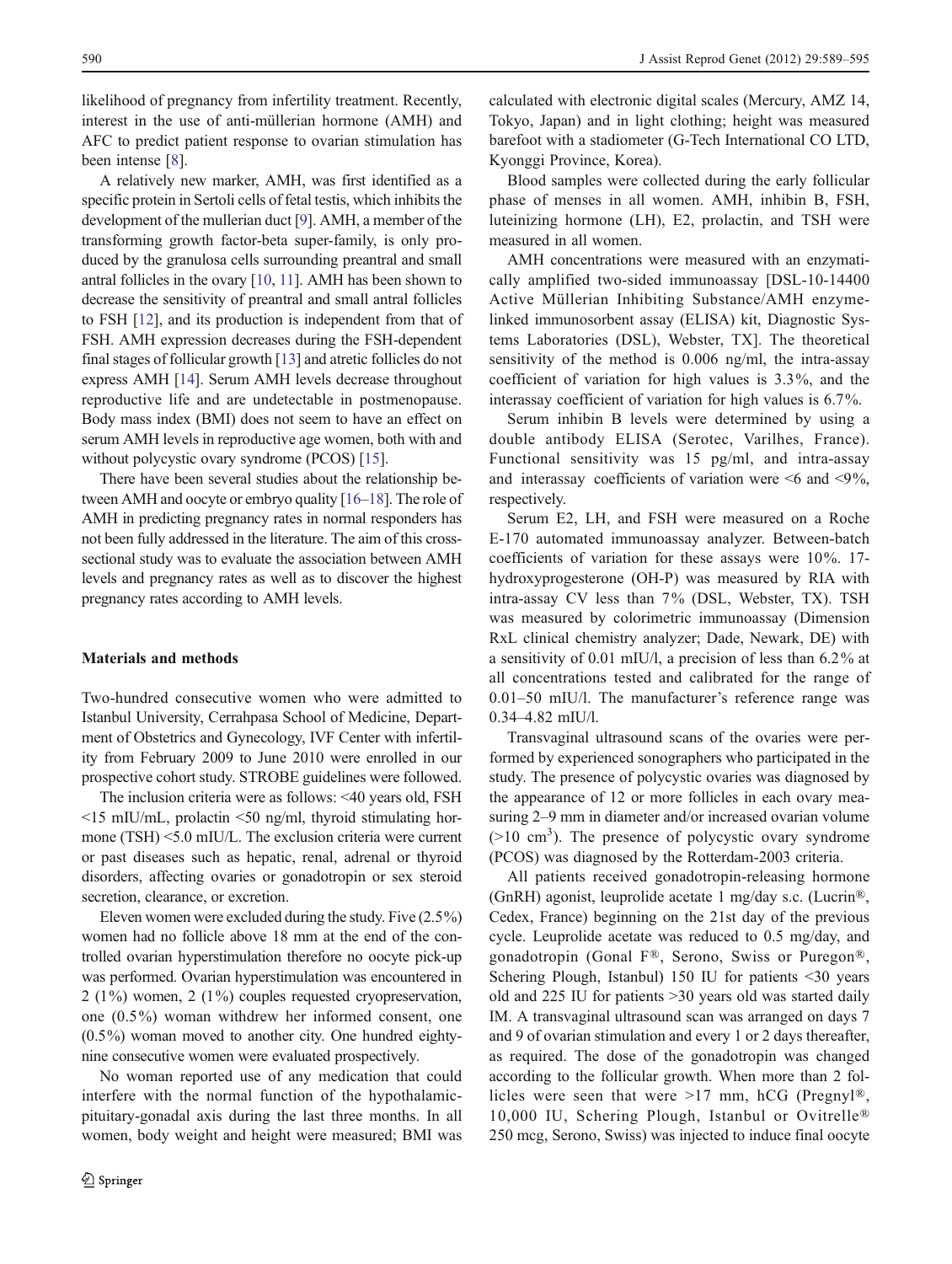maturation, and 36 h later, ovum pick-up (OPU) was performed. The embryos were transferred after 3 days if fertilization had occurred. The luteal phase was supported with progesterone 90 mg administered by the vaginal route once or twice a day (Progynex® jel, Kocak, Istanbul, or Crinone gel® 8%, Merk Serono, Istanbul) or by 100 mg progesterone injection daily IM (Progynex® ampule, Kocak, Istanbul) until the day of the pregnancy test 12 days after the embryo transfer. Measurements of AMH were determined in duplicate using the AMH/MIS enzyme-linked immunosorbent assay kit (Diagnostic Systems Lab, Webster, TX, USA). The sensitivity of the assay was 0.017 ng/ml. The intra- and inter-assay variations were 5% and 8%, respectively. The FSH and E2 concentrations were estimated using the immulite semi-automated assay system. The study was approved by the local ethical committee.

In this study, clinical pregnancy was defined as the ultrasound observation of fetal heart movements at 7–8 weeks of gestation.

# **Statistics**

The data have been presented as the arithmetical means and the standard deviations were calculated for each group as well. An independent sample *t*-test was performed for evaluating the statistical relations between the subgroups. A  $p$ -value  $\leq 0.05$  was considered statistically significant. All statistical analyses were performed using the Statistical Package for the Social Sciences (SPSS) software version 15.0.

#### **Results**

Forty-seven (24.8%) clinical pregnancies were observed in 189 women. Mean AMH was 3.85±2.93 ng/mL in all women. The 25th and 75th percentiles were 1.81 ng/mL and 4.92 ng/mL, respectively. Mean FSH was  $6.11 \pm$ 2.08 ng/mL; the 25th and 75th percentiles were 4.9 ng/mL and 6.9 ng/mL, respectively. Mean AFC was 8.9±5.2; the 25th and 75th percentiles were 5 and 10.5, respectively.

There was no significant difference in terms of mean age, duration of infertility, BMI, AMH, LH, FSH, E2, TSH, Inhibin B, AFC and total oocyte number between women who did and who did not become pregnant (Table 1).

The number of transferred embryos was  $1.83 \pm 0.70$  and  $2.44 \pm 1.24$  in pregnant and non-pregnant women, respectively; and the number of transferred eight-cell grade I embryos was  $1.90 \pm 0.94$  in <25% AMH group (n=47), 2.11 $\pm$ 1.07 in 25-75% AMH group (*n*=94), and 2.09  $\pm$ 0.98 in >75% AMH group  $(n=48)$  ( $p=0.255$ ). The fertilization rate was  $62.5 \pm 36.36$ ,  $67.18 \pm 26.97$ , and  $67.30 \pm 24.33$ 

Table 1 Comparison of demographical and clinical parameters in pregnant and non-pregnant women

|                                    | Pregnancy $(+)$<br>$(n=47)$ | Pregnancy $(-)$<br>$(n=142)$ | P<br>value |
|------------------------------------|-----------------------------|------------------------------|------------|
| Age (years)                        | $30.7 \pm 4.0$              | $31.7 \pm 4.7$               | 0.199      |
| Duration of<br>infertility (years) | $6.6 \pm 4.2$               | $7.0 \pm 4.2$                | 0.593      |
| BMI (kg/m <sup>2</sup> )           | $24.0 \pm 2.8$              | $24.2 \pm 2.8$               | 0.673      |
| $AMH$ (ng/mL)                      | $3.9 \pm 2.5$               | $3.8 \pm 3.0$                | 0.831      |
| $LH$ (mIU/ml)                      | $3.8 \pm 1.9$               | $4.2 \pm 2.4$                | 0.278      |
| FSH (mIU/ml)                       | $5.7 \pm 2.1$               | $6.2 \pm 2.0$                | 0.116      |
| $E2$ (pg/ml)                       | $40.0 \pm 19.0$             | $46.0 \pm 25.1$              | 0.166      |
| TSH (mIU/l)                        | $1.6 \pm 0.8$               | $1.6 \pm 1.0$                | 0.904      |
| Inhibin-B (pg/mL)                  | $88.0 \pm 56.8$             | $88.7 \pm 53.0$              | 0.940      |
| AFC(n)                             | $9.6 \pm 5.1$               | $8.7 \pm 5.3$                | 0.340      |
| <b>Total Oocyte</b>                | $9.2 \pm 4.5$               | $9.0 \pm 5.1$                | 0.793      |

AFC, antral follicle count; AMH, anti-müllerian hormone; BMI, bodymass index; E2, estradiol; FSH, follicle stimulating hormone; LH, luteinizing hormone; TSH, thyroid stimulating hormone  $P > 0.05$  is significant

in  $\leq$ 25%, 25-75% AMH, and  $\geq$ 75% AMH groups, respectively  $(p=0.723)$ .

Also there was no significant difference in clinical pregnancy rates between the quartiles of AMH, FSH, and AFC (Table [2\)](#page-3-0). The clinical pregnancy rate was 21% in the patients whose serum AMH level was lower than 1.81 ng/ml and 29.2% in patients whose serum AMH level was higher than 4.92 ng/ml. But this increase remained non-significant ( $p=$ 0.068). The lowest level of serum AMH was 0.45 ng/ml and 0.01 ng/ml in pregnant and non-pregnant groups, respectively. The clinical pregnancy rate was 23.8%, 20% and 22% in  $\leq$  25%, 25-75% and  $\geq$  75% FSH groups, respectively  $(p=0.071)$ . The clinical pregnancy rate was 18.8%, 24.5% and 34.9% in <25%, 25-75% and >75% AFC groups, respectively ( $p=0.252$ ). The distributions of AMH and AFC in pregnant and non-pregnant groups were shown in Figs. [1](#page-3-0) and [2](#page-3-0), respectively.

## Discussion

The value of AMH in the prediction of pregnancy has been investigated in various studies which showed inconsistent results. Some studies suggest that serum AMH level is associated with pregnancy rates [[1,](#page-5-0) [19](#page-5-0)–[23\]](#page-5-0); whereas others suggested that serum AMH levels are not associated with pregnancy outcomes [[8](#page-5-0), [24](#page-5-0)–[27\]](#page-6-0). Other markers such as AFC and inhibin B, which were thought to predict pregnancy, were also evaluated in many studies. In our study we detected that day 3 serum AMH, AFC, and inhibin B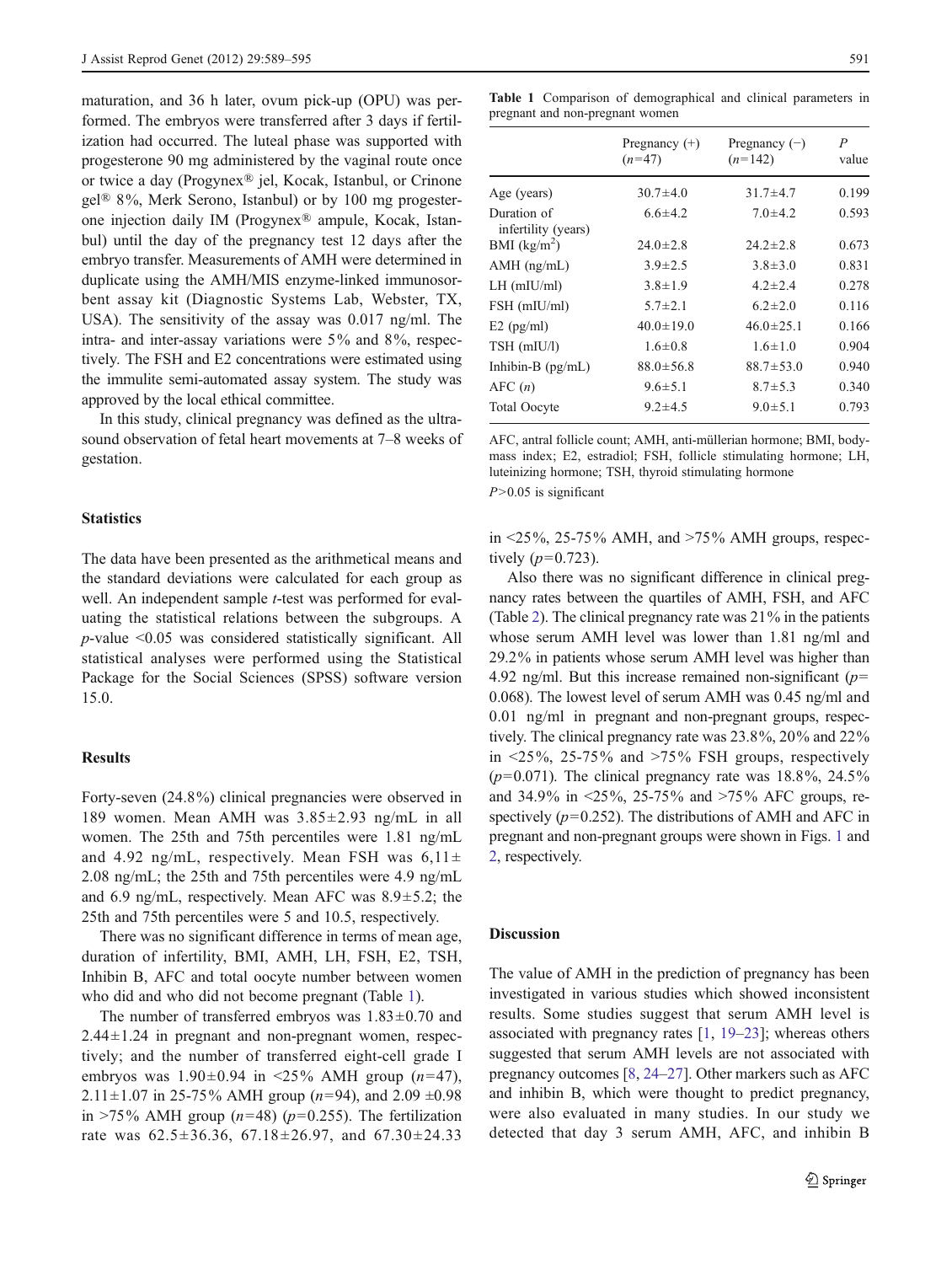|            | $<$ 25%                     |                | $\frac{0}{25}$ -75 |                | $>75\%$         |                |
|------------|-----------------------------|----------------|--------------------|----------------|-----------------|----------------|
|            | Range $(ng/mL)$             | Pregnancy rate | Range $(ng/mL)$    | Pregnancy rate | Range $(ng/mL)$ | Pregnancy rate |
| <b>AMH</b> | $\leq$ 1.81 ( <i>n</i> =47) | 21.3%          | 1.81-4.92 $(n=94)$ | $24.5\%$       | $>4.92$ (n=48)  | $29.2\%$       |
| <b>FSH</b> | $\leq$ 4.92 ( <i>n</i> =45) | 23.8%          | 4.92-6.97 $(n=90)$ | 20%            | $>6.97$ (n=45)  | $22.2\%$       |
| AFC        | $\leq 5 (n=32)$             | 18.8%          | 5-10.5 $(n=106)$   | 24.5%          | $>10.5$ (n=43)  | 34.9%          |

<span id="page-3-0"></span>Table 2 Pregnancy rates according to the quartiles of AMH, FSH and AFC

P values for: Quartiles of AMH: 0.668, quartiles of FSH: 0.071, quartiles of AFC: 0.252

AFC, antral follicle count; AMH, anti-müllerian hormone; FSH, follicle stimulating hormone

measurements in normal responder women were not found to be associated with pregnancy rates.

Hazout et al. [[21\]](#page-5-0) evaluated 109 women (<42 years old) and demonstrated that day 3 serum AMH level and IVF outcome were strongly associated, and higher AMH concentrations were associated with a higher clinical pregnancy rate; moreover, they showed that AMH might offer greater prognostic value than other currently available serum markers of ART outcome.

Elgindy et al. [[20\]](#page-5-0) prospectively evaluated 33 patients undergoing their first intracytoplasmic sperm injection treatment cycle with a long protocol and observed that midluteal and early follicular AMH may offer good prognostic value for clinical pregnancy. Eldar-Geva et al. [\[19](#page-5-0)] concluded that serum follicular or luteal phase AMH is the only predictor for the pregnancy that had a prospective design with 56 women. Wu et al. [[23\]](#page-5-0) detected that day 3 AMH and AFC were significantly higher in pregnant women compared to non-pregnant women (total of 60 infertile women). Multiple regression analysis for prediction of pregnancy showed day 3 AMH to be a good predictor of clinical pregnancy. The latter three studies had a common limitation: a small number of cases.

Majumder et al. [\[1](#page-5-0)] prospectively evaluated 162 infertile women and observed that both day 3 AMH and AFC had highly significant correlations with the number of oocytes retrieved and the number of oocytes fertilized. AMH was better than AFC in terms of predicting live birth, but both markers were more valuable in predicting the absence rather than the occurrence of live birth.

Several authors suggested that measurement of follicular fluid AMH and OPU day serum AMH could predict fertilization and clinical pregnancy rates [[28](#page-6-0)–[30\]](#page-6-0). However, prediction of pregnancy on day of OPU is too little too late since the IVF cycle has already been completed.

Broer et al. [\[31\]](#page-6-0) performed a meta-analysis of 13 trials on AMH and 17 trials on AFC. They detected that sensitivities and specificities of AMH for the prediction of poor ovarian response varied between 40% and 91% and between 64% and 100%, respectively. Moreover, the receiver operating characteristic (ROC) curves do not suggest a clearly better predictive ability for AMH than for AFC, and the difference was not statistically significant ( $P=0.73$ ). The authors concluded that AMH has at least the same level of accuracy and clinical value for the prediction of poor response and nonpregnancy as AFC.



Fig. 1 Distribution of AMH in pregnant and non-pregnant women Fig. 2 Distribution of AFC in pregnant and non-pregnant women

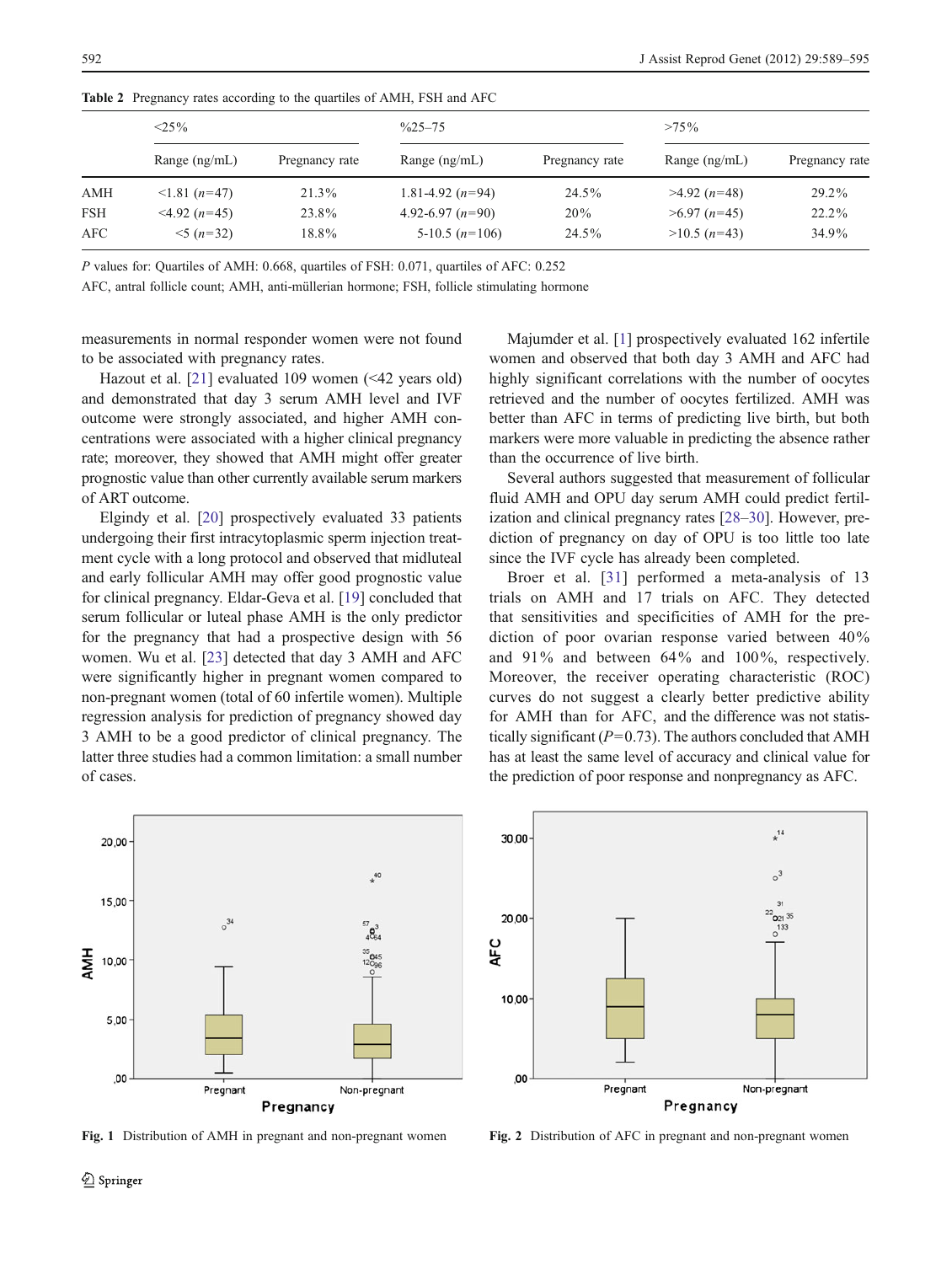There are few studies which suggest that serum AMH is not associated with ongoing pregnancy rates. Penarrubia et al. [[25\]](#page-5-0) compared the data of 20 cancelled cycles and 60 controls and showed that basal and day 5 AMH serum concentrations were significantly lower in the cancelled than in the control group; and the capacity of day 5 AMH in predicting the likelihood of cancellation in an ART program was significantly higher than that for basal AMH measurement. However, in this study, AMH was not found to be beneficial in the prediction of pregnancy. Deffieux and Antoinne [\[24](#page-5-0)] suggested that day 3 AMH levels predict the number of oocytes retrieved, but the AMH level cannot predict the likelihood of pregnancy.

Previous studies on the relationship between pregnancy rates and serum level of AMH are summarized in Table 3.

Prediction of poor ovarian reserve is not the same thing as predicting ongoing pregnancy. In our previous study we found that an AMH cut-off level of 2 ng/ml could predict poor response with a sensitivity of 78.9% and specificity of 73.8% [\[32](#page-6-0)]. In another study we found that an AMH cut-off level of 3.3 ng/mL predicted ovarian hyperstimulation syndrome (OHSS) with a sensitivity of 90% and a specificity of 71%. [\[33](#page-6-0)] However, depending on the results of the present study, we may speculate that it is not possible to determine a certain threshold of AMH that can predict ongoing pregnancy.

In our previous studies, we have shown that body mass index does not seem to have an effect on AMH levels in reproductive age women, both with and without PCOS, [\[15\]](#page-5-0); and serum AMH level seems to be a quantitative marker of the ovary but not a quality factor. Serum AMH level does not seem to be a prognostic factor for ongoing pregnancy rated in IVF cycles [\[33](#page-6-0)].

Means of AMH differ in various studies. The most striking study on means of AMH in general population is the study of Tremellen and Kolo [[27\]](#page-6-0). They evaluated a total of 1032 women aged between 18 and 43 years and found that the mean serum AMH level is relatively stable at approximately 30 pmol/l  $(4.1 \text{ ng/ml})$   $(1 \text{ ng AMH}$  is 7.143 pmol) in the under 30-year-old range; however, from 30 years of age onwards the serum AMH levels decline rapidly, halving in concentration to an average of only 14 pmol/L (1.95 ng/ml) in the 35- to 39-year-old age group. The design of the study of Wu et al. [\[23](#page-5-0)] was similar to our present study and mean AMH levels of pregnant and non-pregnant women were 4.3 ng/ml and 3.4 ng/ml, respectively. Our results were comparable to the other results in the literature  $(3.9\pm$ 2.5 ng/ml vs  $3.8 \pm 3.0$  ng/ml in pregnant and non-pregnant women, respectively). Exclusion of women with PCOS may lower the mean levels of AMH, as in the study of Hazout et al. [[21\]](#page-5-0), mean AMH levels of pregnant and non-pregnant women were 2.4 ng/ml and 1.1 ng/ml, respectively.

In the present study, we also evaluated the clinical pregnancy rates according to the quartiles of AMH. We observed that clinical pregnancy rates tended to increase with increasing quartiles of serum AMH, but differences between the pregnancy rates of 25%, 50%, and 75% AMH, FSH, and AFC groups were statistically non-significant. The pregnancy rate was 21% in the patients whose serum AMH level was lower than 1.81 ng/ml and 29.2% in patients whose serum AMH level was higher than 4.92 ng/ml. The lowest level of serum AMH was 0.45 ng/ml in the pregnant group. Considering our results, we may suggest that  $AMH \leq 1$  ng/ml do not definitely predict conception failure.

In our study we included women <40 years old. Wang et al [\[34](#page-6-0)] retrospectively investigated the relationship between IVF clinical pregnancy rates per initiated cycle and serum AMH tertiles stratified by age in 1558 women in all age groups and detected that age influenced the AMH & clinical pregnancy rate relationship. They found that for women

| Reference        | Year               | Design        | Number of women                                                                                  | Age group       |            |
|------------------|--------------------|---------------|--------------------------------------------------------------------------------------------------|-----------------|------------|
|                  |                    |               | Studies suggesting significant association between serum AMH levels and clinical pregnancy rates |                 |            |
| Hazout et al.    | [21]               | Retrospective | 109 women                                                                                        | $\leq$ 42 years | $p=0.0017$ |
| Nelson et al     | $\lceil 22 \rceil$ | Prospective   | 340 patients                                                                                     | $\leq$ 37 years | p<0.001    |
| Eldar-Geva et al | [19]               | Prospective   | 56 women                                                                                         | $\leq$ 38 years | p<0.02     |
| Elgindy et al    | $\lceil 20 \rceil$ | Prospective   | 33 women                                                                                         | $\leq$ 37 years | $p=0.001$  |
| Wu et al         | [23]               | Prospective   | 60 women                                                                                         | $\leq 40$ years | $p=0.011$  |
| Majumder et al   | $\lceil 1 \rceil$  | Prospective   | 162 women                                                                                        | $\leq 40$ years | $p=0.002$  |
| Wunder et al     | [30]               | Prospective   | 276 women                                                                                        | $\leq$ 42 years | $P=0.043$  |
|                  |                    |               | Studies suggesting no association between serum AMH levels and clinical pregnancy rates          |                 |            |
| Lekamge et al    | $\lceil 8 \rceil$  | Retrospective | 126 women                                                                                        | $\leq$ 41 years | NS.        |
| Tremellen & Kolo | [27]               | Retrospective | 1032 women                                                                                       | $<46$ years     | NS         |
| Penarrubia et al | [25]               | Case–control  | 80 women                                                                                         | NA.             | NS.        |
| Smeenk et al     | $\lceil 26 \rceil$ | Prospective   | 112 women                                                                                        | $<$ 42 years    | NS.        |
| Fanchin et al    | [28]               | Retrospective | 342 women                                                                                        | $\leq$ 41 years | NS         |

Table 3 Summary of studies on the association between serum AMH levels and pregnancy rates

NS, non-significant; NA, not available; AMH, anti-müllerian hormone

 $P<0.05$  is significant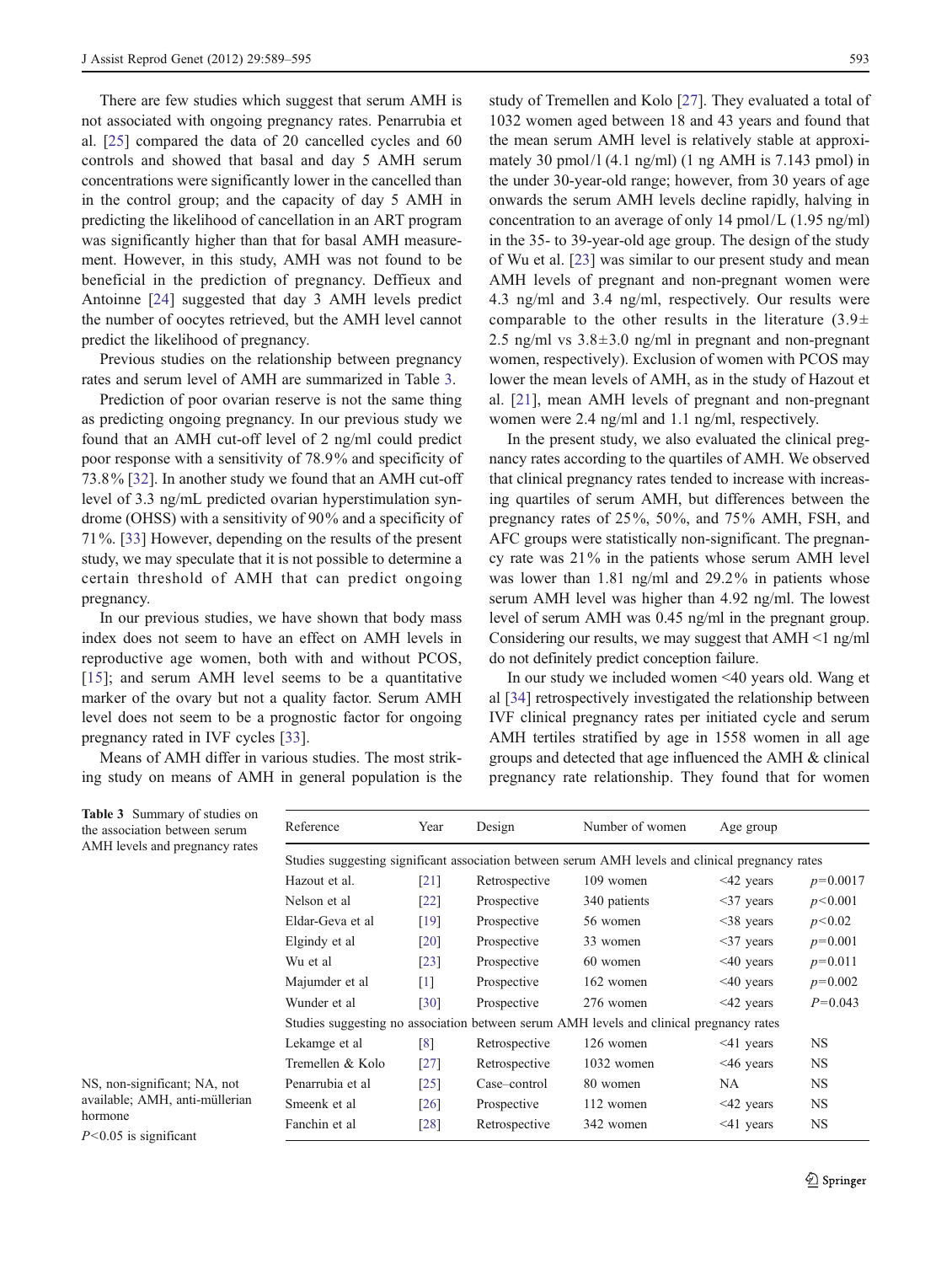<span id="page-5-0"></span>aged  $>42$  years with AMH  $\leq 0.29$  ng/ml, the clinical pregnancy rate was significantly lower than those of the middle and higher quartiles, whereas the clinical pregnancy rates for women in the middle and highest tertiles were not significantly different. However our results may only be appropriate for <40 years age group, since older women were excluded.

In conclusion, serum AMH and FSH, and AFC cannot predict clinical pregnancy in women under 40 who undergo IVF; the clinical pregnancy rate tends to increase as AMH and AFC increases, although this remains non-significant.

Acknowledgements We would like to thank Begum Aydogan MD, Nil Atakul, MD, Sarper Erdogan, PhD, Hulya Senol, Naciye Erol, Birsen Yıldız, Neslihan Bardak Gürel and Mutlu Tezel for their sincere support and technical assistance.

Conflict of interest None.

#### References

- 1. Majumder K, Gelbaya TA, Laing I, Nardo LG. The use of anti-Müllerian hormone and antral follicle count to predict the potential of oocytes and embryos. Eur J Obstet Gynecol Reprod Biol. 2010;150(2):166–70.
- 2. Borini A, Dal Prato L. (2005) Tailoring FSH and LH administration to individual patients. Reprod Biomed Online.;11:283–93.
- 3. Check JH, Peymer M, Lurie D. (1998) Effect of age on pregnancy outcome without assisted reproductive technology in women with elevated early follicular phase serum follicle-stimulating hormone levels. Gynecologic and Obstetric Investigation, 45, 217–220.
- 4. Faddy MJ, Gosden RG. (1995) A mathematical model of follicle dynamics in the human ovary. Human Reproduction,10, 770–775.
- 5. Scott RT, Toner JP, Muasher SJ Oehninger S, Robinson S, Rosenwaks Z.(1989) Follicle-stimulating hormone levels on cycle day 3 are predictive of in vitro fertilization outcome. Fertility and Sterility, 51, 651–654.
- 6. Toner JP, Philput CB, Jones GS, Muasher SJ. (1991) Basal follicle-stimulating hormone level is a better predictor of in vitro fertilization performance than age. Fertility and Sterility, 55, 784–791.
- 7. Seifer DB, Lambert-Messerlian G, Hogan J, Gardiner AC, Blazar AS, Berk CA. (1997) Day 3 serum inhibin-B is predictive of assisted reproductive technologies outcome. Fertility and Sterility, 67, 110–114
- 8. Lekamge DN, Barry M, Kolo M, Lane M, Gilchrist RB, Tremellen KP. (2007) Anti-Müllerian hormone as a predictor of IVF outcome. Reprod Biomed Online.;14(5):602–10
- 9. Josso N. (2008) Professor Alfred Jost: the builder of modern sex differentiation. Sex Dev.;2(2):55–63. Epub 2008 Jun 20.
- 10. Durlinger AL, Visser JA, Themmen AP. (2002) Regulation of ovarian function: The role of anti-müllerian hormone. Reproduction.;124: 601–9
- 11. La Marca A, Broekmans FJ, Volpe A, Fauser BC, Macklon N. (2009), ESHRE Special Interest Group for Reproductive Endocrinology–AMH Round Table: Anti-Mullerian hormone (AMH): what do we still need to know? Hum Reprod, 24:2264–2275.
- 12. Durlinger ALL, Gruijters MJG, Kramer P, Karels B, Kumar TR, Matzuk MM, Rose UM, de Jong FH, Uilenbroek JT, Grootegoed JA, Themmen AP. (2001) Anti-mullerian hormone attenuates the

effect of FSH on follicle development in the mouse ovary. Endocrinology;142:4891–9.

- 13. Weenen C, Laven JSE, von Bergh ARM, Cranfield M, Groome NP, Visser JA, Kramer P, Fauser BC, Themmen AP. (2004) Antimullerian hormone expression pattern in the human ovary: potential implications for initial and cyclic follicle recruitment. Mol Hum Reprod;10:77–83.
- 14. Baarends WM, Uilenbroek JT, Kramer P, Hoogerbrugge JW, van Leeuwen EC, Themmen AP, Grootegoed JA. (1995) Antimullerian hormone and anti-mullerian hormone type 2 receptor messenger ribonucleic acid expressions in rat ovaries during postnatal development, the estrous cycle and gonadotropin-induced follicle growth. Endocrinology;136:4951–62.
- 15. Sahmay S, Guralp O, Senturk LM, Imamoglu M, Kucuk M, Irez T. Serum anti-mullerian hormone concentrations in reproductive age women with and without polycystic ovary syndrome: the influence of body mass index. Japan Society for Reproductive Medicine. 2011.
- 16. Ebner T, Sommergruber M, Moser M, Shebl O, Schreier-Lechner E, Tews G. (2006) Basal level of anti-mullerian hormone is associated with oocyte quality in stimulated cycles. Hum Reprod;21: 2022–6.
- 17. Fong SL, Baart EB, Martini E Schipper I, Visser JA, Themmen AP, de Jong FH, Fauser BJ, Laven JS. (2008) Anti-mullerian hormone: a marker for oocyte quantity, oocyte quality and embryo quality. Reprod Biomed Online;16: 664–70.
- 18. Irez T, Ocal P, Guralp O, Cetin M, Aydogan B, Sahmay S. Different serum anti-Müllerian hormone concentrations are associated with oocyte quality, embryo development parameters and IVF-ICSI outcomes. Arch Gynecol Obstet. 2011;284(5):1295– 301.
- 19. Eldar-Geva T, Ben-Chetrit A, Spitz IM, Rabinowitz R, Markowitz E, Mimoni T, Gal M, Zylber-Haran E, Margalioth EJ. (2005) Dynamic assays of inhibin B, anti-Mullerian hormone and estradiol following FSH stimulation and ovarian ultrasonography as predictors of IVF outcome. Hum Reprod.;20(11):3178–83.
- 20. Elgindy EA, El-Haieg DO, El-Sebaey A. (2008) Anti-Müllerian hormone: correlation of early follicular, ovulatory and midluteal levels with ovarian response and cycle outcome in intracytoplasmic sperm injection patients. Fertil Steril.;89(6):1670–6.
- 21. Hazout A, Bouchard P, Seifer DB, Aussage P, Junca AM, Cohen-Bacrie P. (2004) Serum antimüllerian hormone/müllerianinhibiting substance appears to be a more discriminatory marker of assisted reproductive technology outcome than follicle-stimulating hormone, inhibin B, or estradiol. Fertil Steril.; 82(5): 1323-9.
- 22. Nelson SM, Yates RW, Fleming R. (2007) Serum anti-mullerian hormone and FSH: Prediction of live birth and extremes of response in stimulated cycles–implications for individualization of therapy. Hum Reprod;22:2414–21.
- 23. Wu CH, Chen YC, Wu HH, Yang JG, Chang YJ, Tsai HD. (2009) Serum anti-Müllerian hormone predicts ovarian response and cycle outcome in IVF patients. J Assist Reprod Genet.; 26(7):383-9.
- 24. Deffieux X, Antoinne JM. (2003) Inhibins, activins and anti-Müllerian hormone: structure, signalling pathways, roles and predictive value in reproductive medicine. Gynecol Obstet Fertil;31 (11):900–11
- 25. Penarrubia J, Fabregues F, Manau D, Creus M, Casals G, Casamitjana R, Carmona F, Vanrell JA, Balasch J. (2005) Basal and stimulation day 5 anti- Mullerian hormone serum concentrations as predictors of ovarian response and pregnancy in assisted reproductive technology cycles stimulated with gonadotropin-releasing hormone agonist-gonadotropin treatment. Hum Reprod;20:915–22.
- 26. Smeenk JMJ, Sweep FCGJ, Zielhuis GA, Kremer JAM, Thomas CMG, Braat DDM. (2007) Anti-mullerian hormone predicts